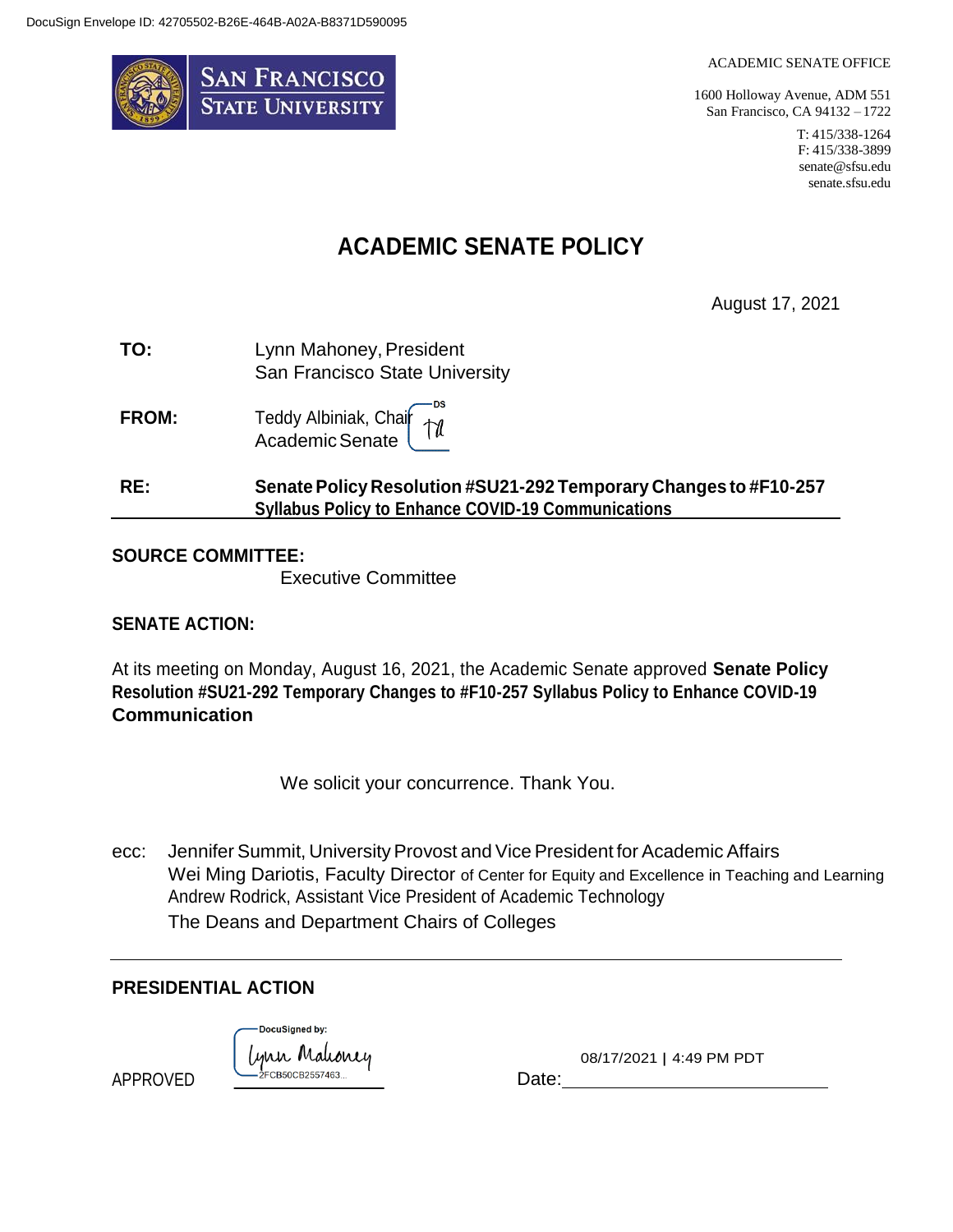

Policy # Supersedes: Senate Approval: Presidential Approval: Effective: Last Review: Next Review:

SU21-292 *S20-292*  08/16/2021 *08/17/2021 Immediately* Summer 2021 Spring 2022

# **Policy Resolution: #SU21-292 Temporary Changes to #F10-257 Syllabus Policy to**

### **Enhance COVID-19 Communication**

### RATIONALE:

*The health and wellness of the San Francisco State University (SF State) community is of the utmost importance. Information items to help maintain the safety of the campus community needs to be distributed in numerous ways. The Academic Senate SF State is calling for a temporary modification of the "Syllabus Policy to Enhance COVID-19 Communication* (#*F10-257)" for Fall 2021 and for this modification to be extended into Spring 2022 if the situation remains the same.*

| <b>WHEREAS</b>  | The Planning Committee and partners from around SF State have<br>been working diligently to prepare for a safe academic semester;<br>and                                                                                                                                                                                                        |
|-----------------|-------------------------------------------------------------------------------------------------------------------------------------------------------------------------------------------------------------------------------------------------------------------------------------------------------------------------------------------------|
| <b>WHEREAS</b>  | Information is critical to the health, well-being and instructional<br>continuity of the campus community during periods of disruption<br>due to COVID-19 and for other health and safety reasons that may<br>run concurrent to the pandemic, such as unhealthy air quality from<br>wildfires; and                                              |
| <b>WHEREAS</b>  | iLearn and academic websites are readily accessible resources to<br>communicate with students, and the course syllabus is the primary<br>mode instructors use to communicate information on class-specific<br>policies that support the health, well-being and continued academic<br>success of all students within a class; therefore be it    |
| <b>RESOLVED</b> | That the statement in Appendix A be included in iLearn banner<br>sites, department webpages, and the syllabi of all courses and<br>continuing as long as COVID-19 continues to impact the SF State<br>community; and be it further                                                                                                              |
| <b>RESOLVED</b> | That the course syllabus include instructor contact information and<br>instructions for students on ways to ensure instructional continuity<br>during periods of disruption due to COVID-19 and other events<br>that may run concurrent to the pandemic, such as personal illness<br>or unhealthy air quality from wildfires; and be it further |
| <b>RESOLVED</b> | The Academic Senate SF State solicit the University President's<br>concurrence with this temporary modification; and be it further                                                                                                                                                                                                              |
| <b>RESOLVED</b> | That this resolution be communicated to the Provost, Deans,<br>Department Chairs/School Directors, Academic Technology, and<br>Center for Equity and Excellence in Teaching and Learning (CEETL)<br>for important dissemination to all faculty, staff and students.                                                                             |